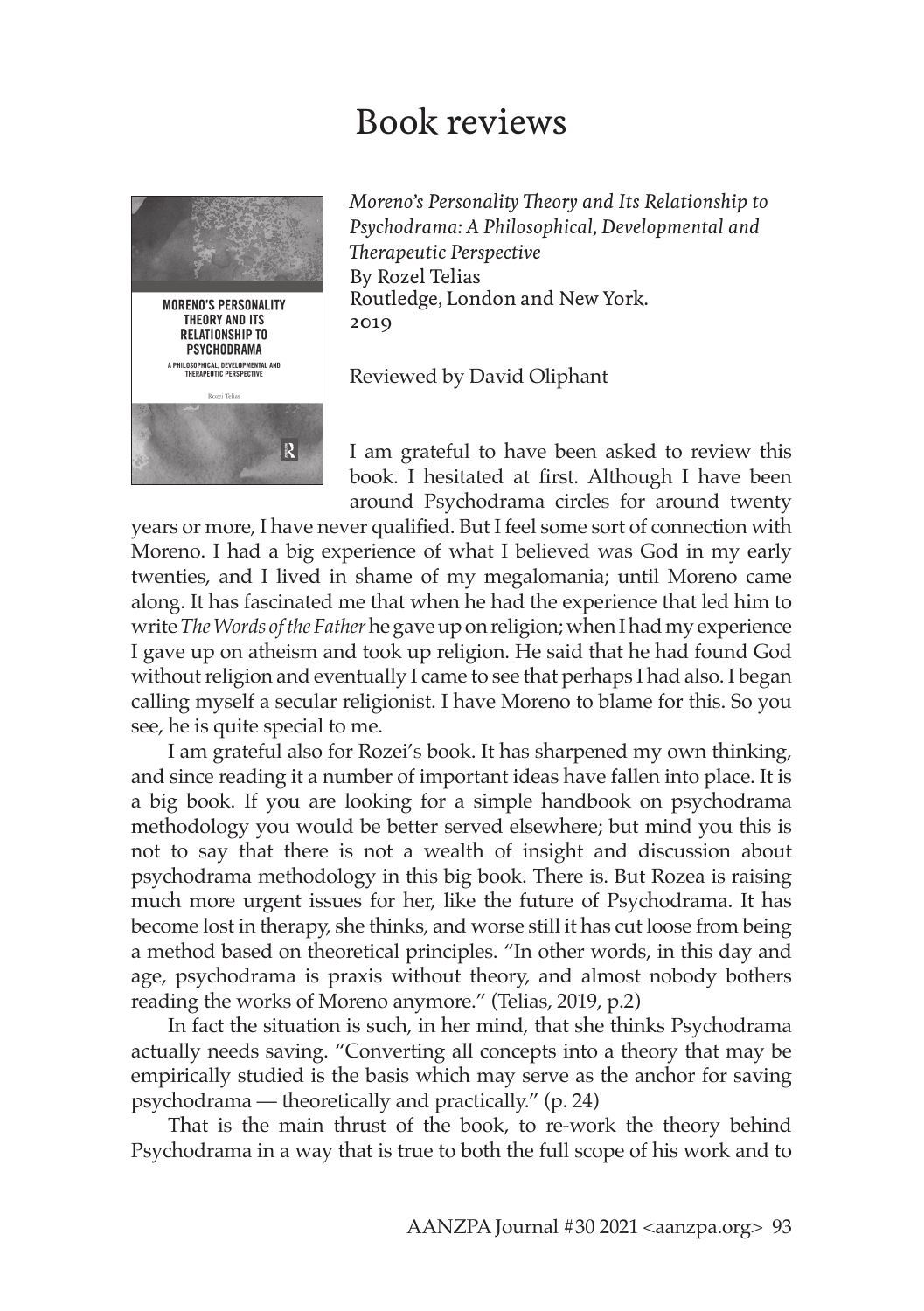the man himself, so that the practice can be revitalised and reformed and given a proper theoretical basis. What Moreno left is a mess! You can't tell where the theory ends and practice begins. He uses the same concepts for all levels of his thought, from the Cosmos to personal therapy, from God to fragmenting role players. Little wonder the method has got cut off. But the situation can be saved, and when it is Psychodrama will be more readily welcomed and accepted in the world not only of therapy, but also the worlds of developmental studies and philosophy (if not theology even). But we must start with the theory, the big theory, and settle that; and from there we can stimulate, renew and refine the practice. That in a nutshell is her agenda.

Make no mistake, Rozei's vision is big and inclusive. She presents,

*the hypothesis of the cosmodynamic man, who operates on many spheres: personal, interpersonal, familial and social, and is involved in the dialogue with God, which is spontaneity's universal principle in both the philosophical and developmental aspects. The hypothesis aims at understanding the human organism as a being creating his own identity as a role player.* (p. 134)

I can only admire and be grateful for her taking on such a big and worthwhile challenge. It has re-awoken something similar in me, from reading her book. But we each will have to make up our own minds as to how successful we think she has been in realising her agenda. After both my first reading, and then my careful picking through and marking 'bits and pieces', I felt that it was all still a work in progress, however important. I wondered if she actually thinks that also, that it is a work in progress. On the very last page she writes,

Moreno made many contributions, yet they are to be examined according to the rapid changes occurring in the world in which we live, rather than as finished works. In the author's opinion, Moreno's work should be the foundation upon which the rest of the psychodrama method is further constructed. All Moreno's insights — philosophical, theological and scientific — are to be brought together and integrated into one, coherent image, as though from the viewpoint of Moreno himself. Thus, a full image of Moreno, and his work will be formed, serving as the basis for its continued development. That was the purpose of this book and, hopefully, it has been achieved. (p. 184)

So let me raise how I think what Rozei has done might be progressed further, if I am right in what I say. I think all my points interrelate, but I start with the less significant in my mind to the more.

I think more should be made of the importance Moreno places in the idea of 'responsibility'. If you have not been aware of this or have doubted it, have a look at one of his last publications, *The Religion of God Father*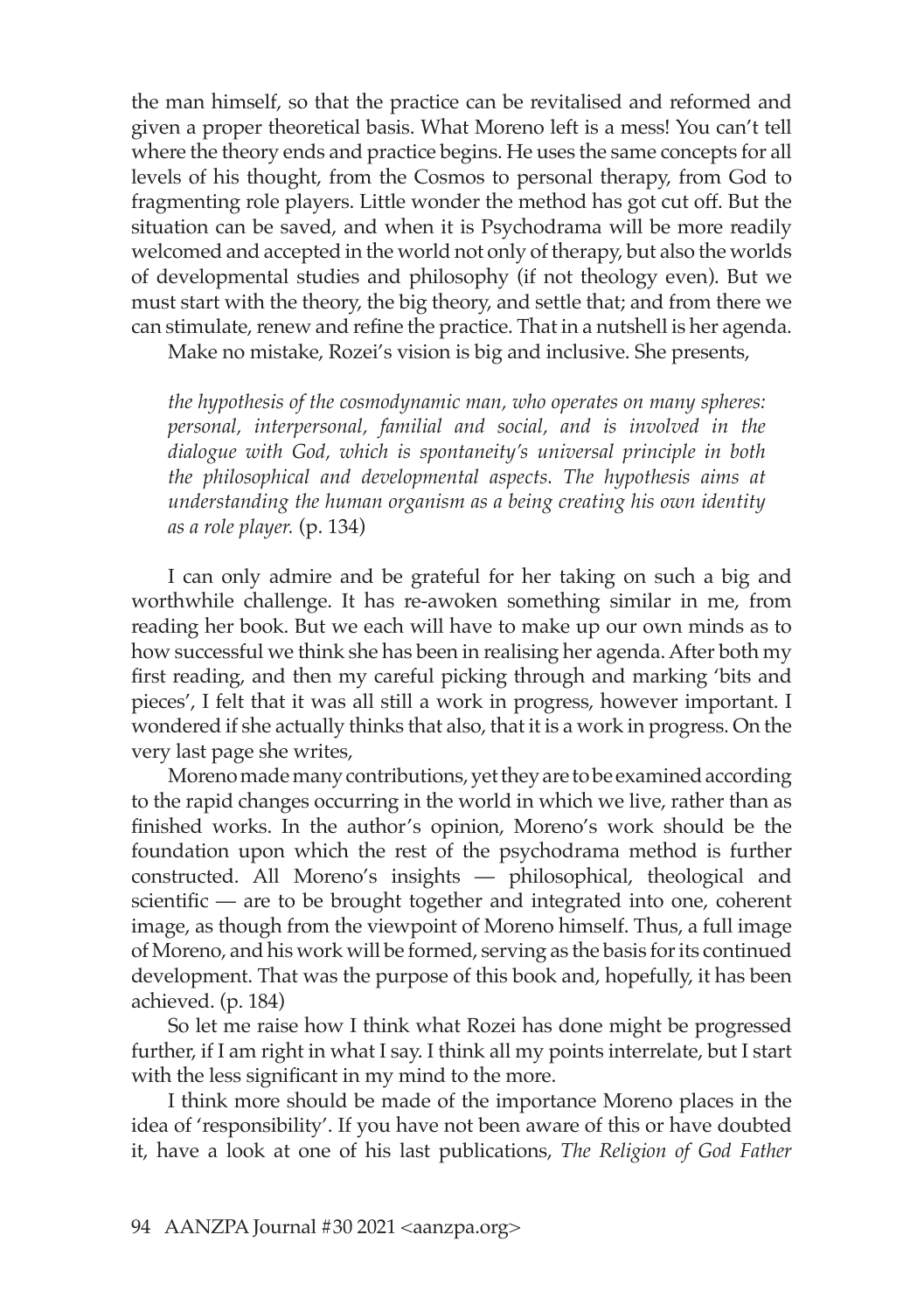(Moreno, 1972) in P. E. Johnson's (Johnson, 1972), *Healer of the Mind: A Psychiatric Search for Faith*. In fact, I would (humbly!) suggest this is essential reading for any serious student of Moreno. I think of Moreno's commitment to responsibility as the antidote he needed for his megalomania and the serious side of his claim to be God, something he believed we can and should all share in as we access the spontaneity and co-creativity of the Cosmos. All the more so now since the Second World War when most cultures around the world have accepted that every Tom, Dick and Harry has rights; while virtually no one says anything much about responsibilities.

I also think a lot more needs to be said about robots. Rozei certainly deals with them, but not with the urgency that I think Moreno felt. There is something crucial to grasp here that is about both Moreno and our culture. We are far more entrapped in our technology, conserves and robots now than we were in Moreno's time. He was fully aware of the danger and what it meant ultimately for spontaneity and creativity, but I am not sure he had the science and the philosophy clear enough in his own mind. Like most thinkers of his period, he, at least at times, wanted his thought to be considered as science. The idea that science, as it had developed in our modern world, has boundaries was only just seriously appearing, and even though now we are more aware of it and even talk about scientism and other such delusions, the capture by science and technology of our world and its cultures is still just about complete. And despite quantum theory, the prevailing philosophical background we still all inhabit is the dualism of mind and body, matter and psyche that was bequeathed to us by Descartes and was capitalised on by modern science. It has become a yawning gulf that the bulk of people are unaware of; yet we all are having to adjust to the consequences. Robots abound, but this is just the beginning of what nanotechnology and artificial intelligence promise. The morning after I first wrote this the Guardian published a piece entitled: *Robots may soon be able to reproduce — will this change how we think about evolution?* (The Guardian, 2021) Our self conception has been divided now for a long time, and subjectivity and mind increasingly subsumed under body and matter. The reality and freedom of our inner being is at stake unless we can re-conceive ourselves in a way that asserts the unity of body and mind.

It is vital that we see, and I believe Moreno would now back me, that science cannot bridge this increasing gap between psyche and matter, mind and body. It is not within its bailey-wick. Science is a reflective process around matter of fact and means. It produces either a type of knowledge that resolves in being used in technology, or theoretical hypotheses that remain waiting connection with the empirical for validation. On the other hand, the Arts are reflective processes around feelings and values; ends rather than means. Moreno knew this well. If Kant and the Romantics are right, all forms of knowledge are dependent on imagination, but particularly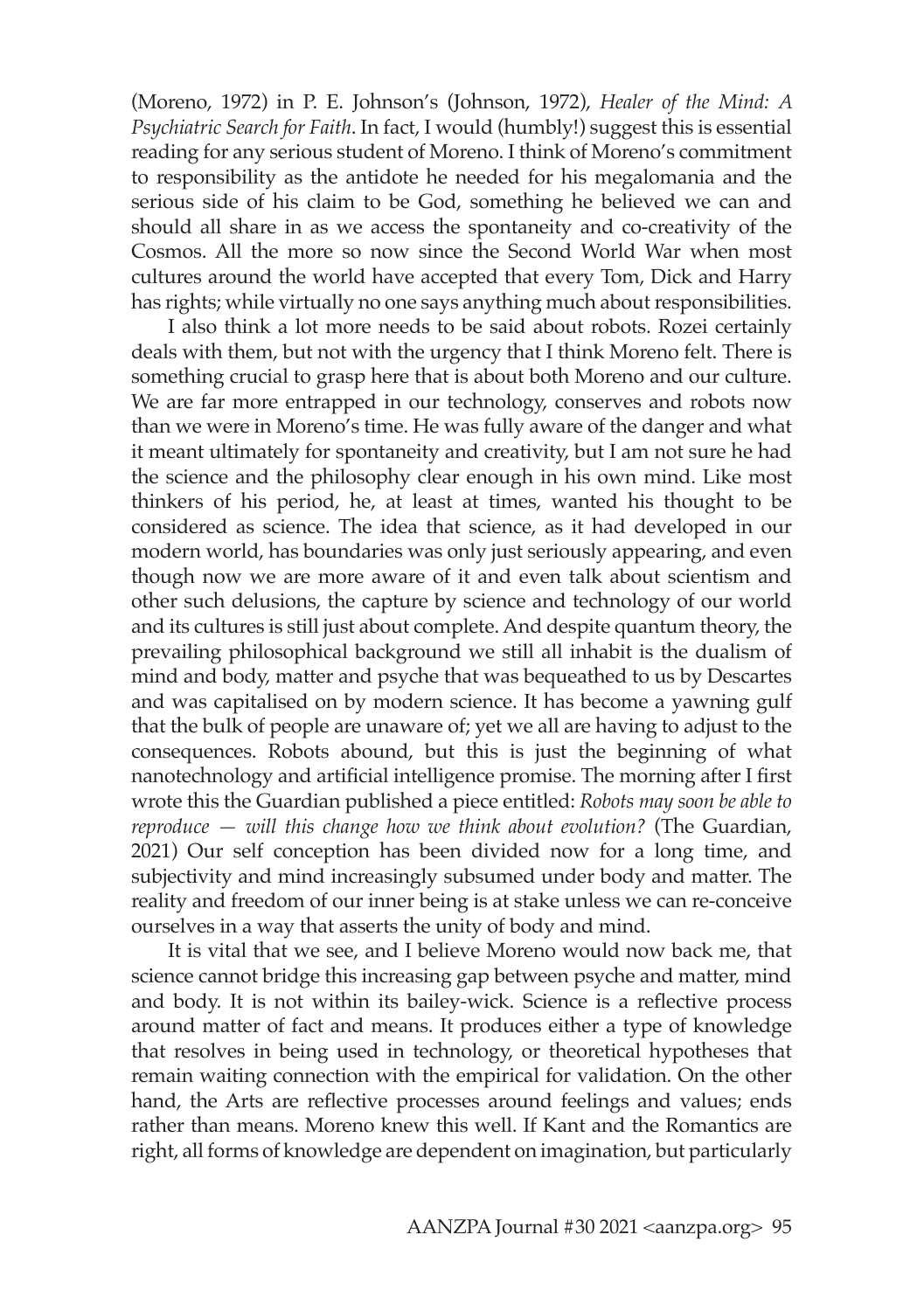the Arts; so much so that more modern Romantics such as Owen Barfield believe that the aesthetic judgement, through a philosophy of the evolution of consciousness, can close the gap between subject and object, mind and matter, the one intermingling with the other in what Barfield called 'participation'. This requires a freely flowing imagination. I think this actually happens in good psychodrama, and I can hear Moreno saying 'See, I told you so'. But like the reasoning reflection of science, the aesthetic reflection of art is still a withdrawal into mind, a contemplation that since the Greeks is the basis of theory, theoria. It can stay in the mind, as it does for most philosophy in our tradition, or it can be projected out into practice as it does in the sciences and the arts. But the practice will be the creation of conserves and, now, robots. It will not be encounter and the experience of spontaneity and creativity.

This brings me to my main point. In the Cartesian dualism, theory comes before practice. Rozei writes entirely within this paradigm, despite knowing full well how important action was to Moreno. Get the theory right and proper action and practice will follow. Moreno on the other hand knows, I think intuitively that goes back to his earliest experiences playing God, that practice comes first. Look at Jesus and Socrates. Trust yourself to the encounter and reflect on your actions as you need, to change or enhance or diminish your presence and interaction. This is how it was in the beginning long before the Greeks. Practice came before theory, not theory before practice. This is why I think Moreno is so significant in the unfolding of western thought. Intuitively he closed the gap between subject and object, mind and body. When he acted his whole being, mind and body was involved as one, and the magic ingredient in this was the unpredictability of spontaneity and creativity, offspring of the productive imagination, 'the blind art in the depths of the soul' and at the heart of the Cosmos. But I don't think his thinking fully grasped his intuition and he kept falling back into the old paradigm of the Cartesian dualism.

The problem is, and this is where I think Rozei perhaps comes unstuck, that we can talk and theorise about action without actually doing it. For instance, Fichte in his major work begins with the assertion, 'In the beginning was the Act'. But as one commentator remarked 'this 'act' turns out to be an act of *consciousness*, and its objective the theoretical and egocentric one of complete self-consciousness' (Macmurray 1957, p.11) It is still all in the mind. It is theorising about action from within the Cartesian paradigm. But not only Rozei does this; a good deal of The Philosophy of Action, which includes some significant thinkers, is still largely in this paradigm. But there is at least one philosopher, who in his own way is as unrecognised in the mainstream as Moreno, who could see that to fully close the gap we have to learn to *think* from the point of view of action. Because when we act and not just behave our whole being is involved, body, mind and all. This is when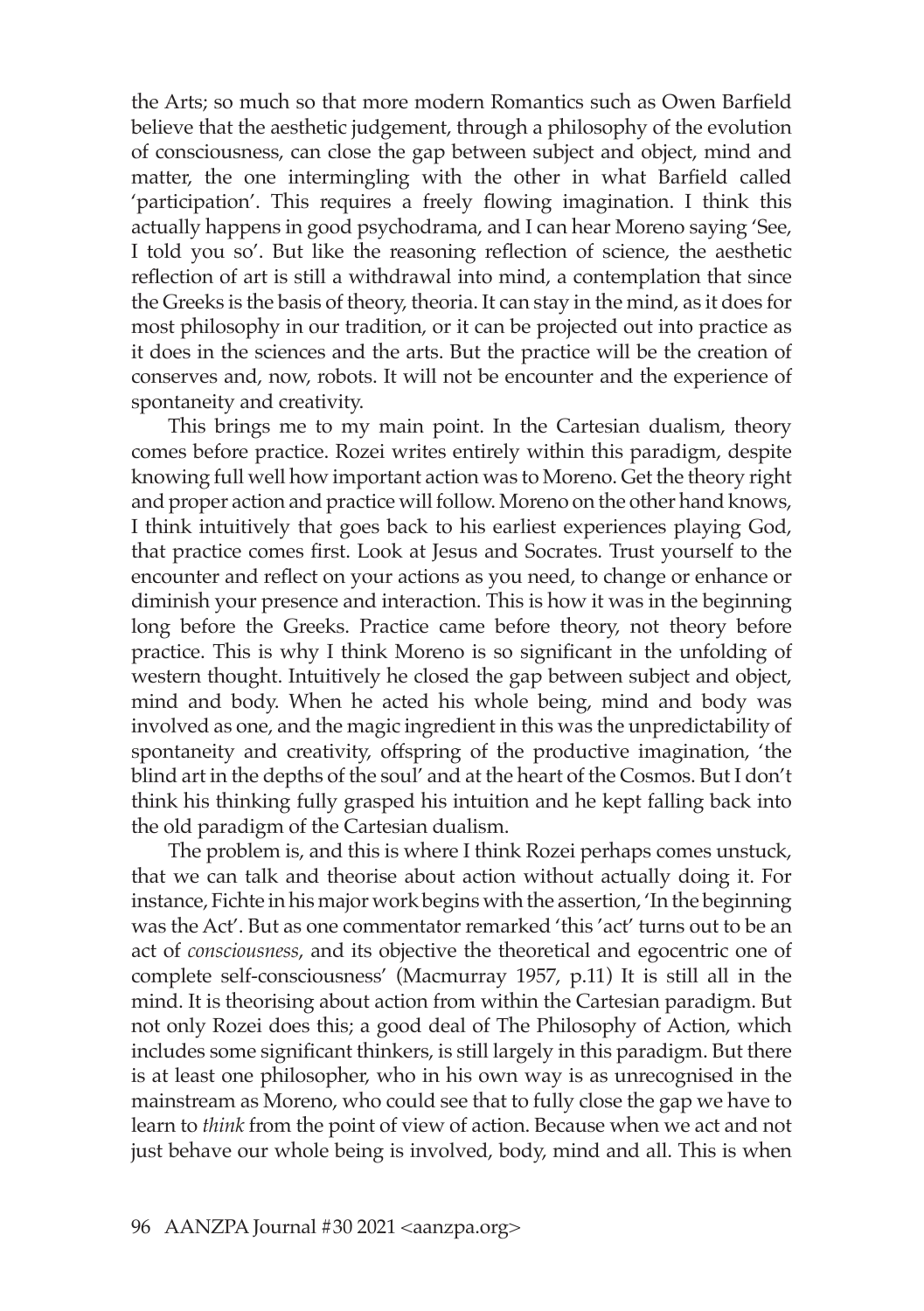we are fully ourselves, not split between mind and body. This philosopher is the Scot John Macmurray. His magnum opus was the Gifford lectures entitled *The Form of the Personal* (Macmurray, 1957), published in two volumes, *The Self as Agent* (Macmurray, 1957), and *Persons in Relation*  (Macmurray, 1961). Macmurray thought deeply about the human condition from a new philosophic paradigm that breaks free from Descartes, a paradigm that puts action before reflection, practise before theory, without negating the validity of withdrawal and contemplation in its own place. I think also that it is clear Moreno had gone into this very significant paradigm shift also at least in his practice. And his thinking was also coming around to it. At least by 1947 when he published *The Future of Man* (Moreno, 2013) he believed the locus of the Self was in spontaneity.

My thesis is, the locus of the self is spontaneity. Spontaneity itself is (1) deviation from the "laws" of nature and (2) the matrix of creativity. When spontaneity is at a zero the self is at a zero. As spontaneity declines the self shrinks. When spontaneity grows the self expands. (p. 19)

The links between Moreno and Macmurray are striking. Rozei lists Moreno's therapeutic principles on page 21 of her book:

- 1. *Encounter means a discourse of 'I' and 'thou'*. Macmurray believed we have to think of 'I-You' as the basic unit of our being, not the isolated 'I'. This is dealt with in detail in *Persons in Relation*. Interestingly, Macmurray and Martin Buber met once in a long conversation. When they emerged, Buber said that he and Macmurray agreed on most things, but 'Macmurray is the metaphysician, I am the poet'.
- 2. Action. This is dealt with fully in *The Self as Agent. All meaningful knowledge is for the sake of action*. This was the original experience before we began to withdraw into our minds to contemplate map things mathematically. This was a natural development and good in itself, but it took over and cut us off from our original interaction with and participation in the world and each other. We need to encounter each other and re-personalise the world.
- 3. *Transition from Individual to Group Therapy.* For Macmurray: *all meaningful action is for the sake of friendship*. We are meant for personal community. It is where in our interactions we learn and have the opportunity to become more open, self revealing and wise. Personal community is not only therapeutic, it enables personal growth and self transcendence.

If I am right, little wonder it is so hard, as Rozei asserts, to find in Moreno where theory ends and practice begins; but only if you want to put theory first. Put practice first and theory will always have to come out of it and go back to it, whether you are playing God or sorting out a social and cultural atom. The refinement of this theory then can only be brought about by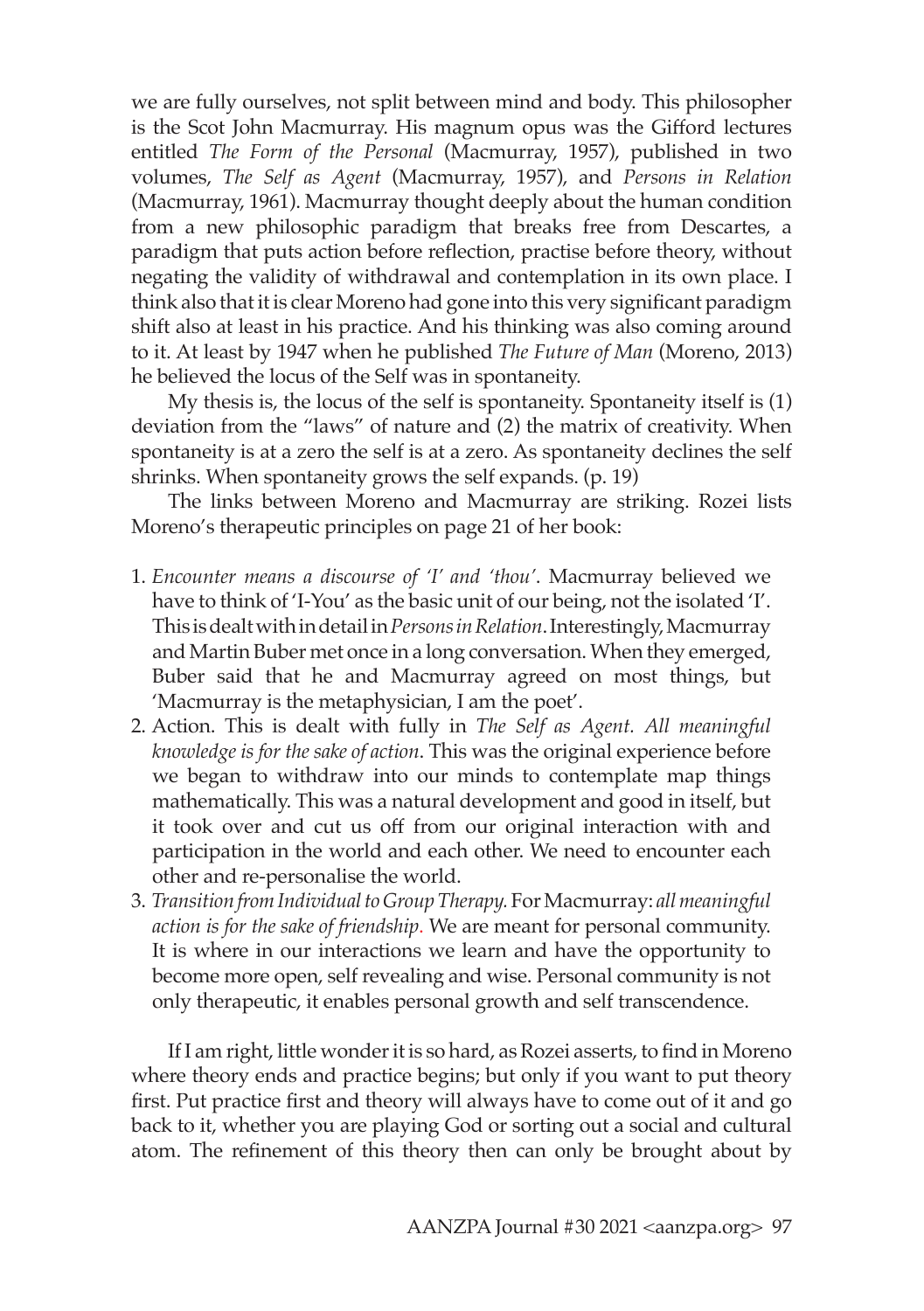thinking from the point of view of action, and that is something we have to learn to do.

So there is the rub. If we want to take further what Rozei has achieved, I believe we have to 'cross the rubicon' and think through the implications for psychodramatic theory of thinking from the point of view of action. Moreno began with God and the Cosmos, went first to axiodrama, then to sociodrama and finally to psychodrama. Going to the theatre of therapy Moreno said saved psychodrama at the time. I think now the time has come to go back the other way, saving psychodrama again by going back to the Cosmos through understanding what we do from the point of view of practice that involves reflection that returns to practice. I think this may have some chance of realising Rozei's vision. Being able to put forward a group process in which we clearly understand and work with a unified concept of the self (or rather the *person* as both Macmurray and, at times, Moreno suggested) is of truly important cultural significance; training and growing people to live spontaneously and creatively with the robots.

It may not be as hard as you may be thinking. I suspect many of us are already doing it intuitively if not formally. Take the central idea in Macmurray's philosophy of reflection-in-action, an idea and process that is now talked about by other theorists. Rather than withdrawing into mind completely from action to think about what we are doing, we learn to reflect while we are acting, to adjust our intentions and motives in accordance with the reality before us. It requires a whole new trusting of the flow of our consciousness. It is the getting of wisdom, a form of knowledge the world so desperately needs. In more traditional terminology, when I reflect I am mind, when I act I am spirit. I am not just behaving, I am acting. I have definite motive and intention. To access mind while I am acting I have to trust what my psyche gives me in the flow. The more I trust what is given to me the more spontaneous and creative I become. I tap into my body and my inner depths. To get to this happy state, I no doubt needed therapy along the way to sort myself out and tame the 'baggage'. To be free spirit in the world is to engage other presences and spirits in different levels of encounter. It is to be Cosmodynamic, and to know I am. And I am is the ancient Hebrew name for God. That is where Moreno began.

## *References*

Di Fuccia, M.V. (2016) *Owen Barfield: Philosophy, Poetry and Theology*. Cascade Books, Eugene Oregon.

 Hart, E. (2021) 'Robots may soon be able to reproduce — will this change how we think about evolution?' *The Guardian*. Sourced 23 August 2021 from https://www. theguardian.com/commentisfree/2021/jun/21/robots-reproduce-evolution-naturetechnology